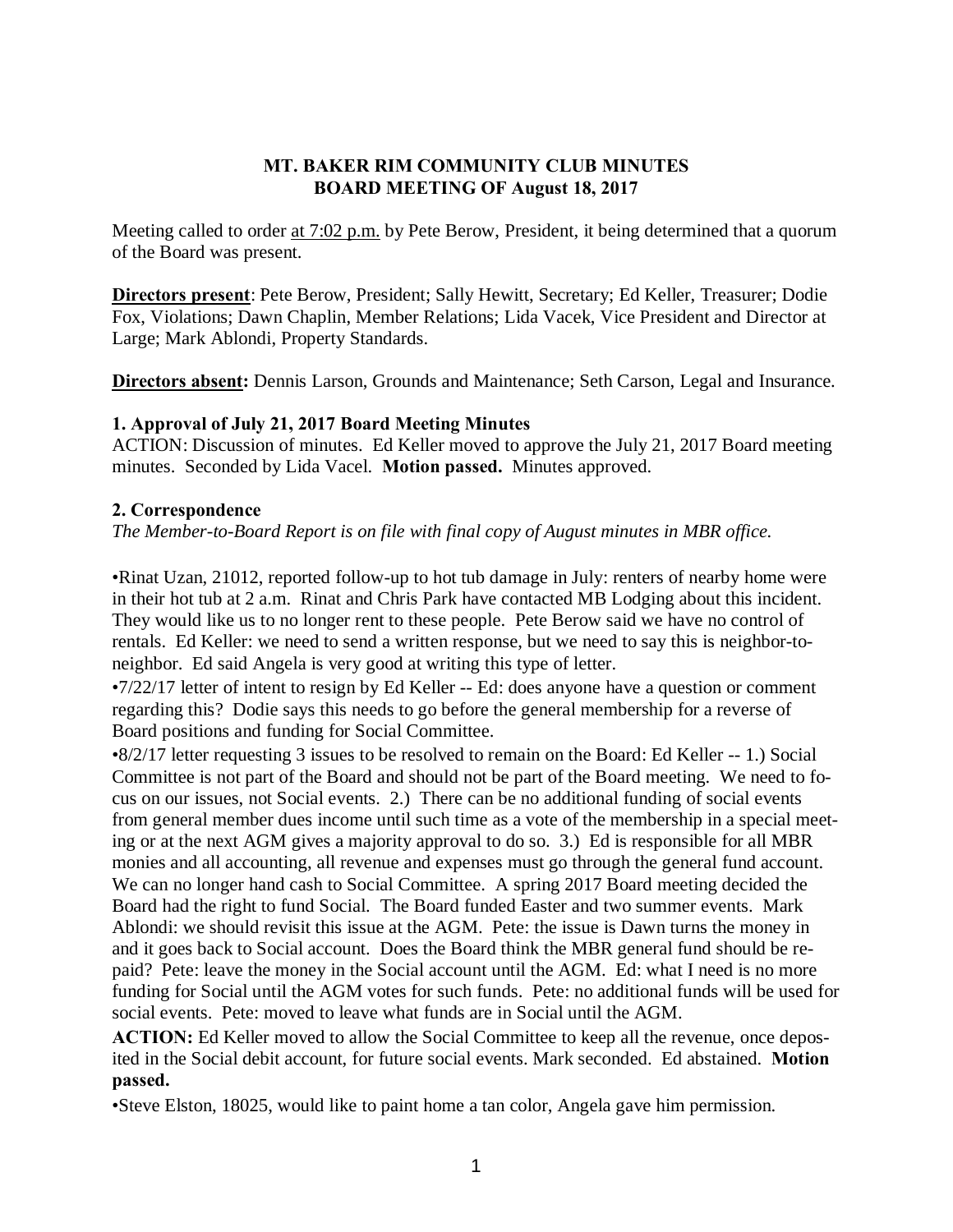•Marcel Dolak, 12015, slide at playground cracking, bolt/nut could snag skin -- Aaron said it's fixed. Mark Ablondi said we replace playground items as they wear out.

•Kathie Tupper, 18003, appealed fine regarding dog barking -- Aaron said she was warned about a noise complaint, just a warning, no fine was issued: Angela will respond.

•Marissa Beg,15014, reported a drone hovered over children riding bikes for 10 minutes, do we have laws regarding drones? -- Pete Berow: we have no laws regarding this issue.

ACTION: Dodie moved to table the discussion to ban drones on MBR community. Ed seconded. Motion passed. Moved discussion to September meeting.

•Gene Fomin, 22002, reported his full and sealed tightly garbage can was stolen -- Ed Keller: members need to be able to report these issues Dodie: it helps to know if there's a bigger picture, such as more items stolen in MBR. Angela already responded.

•Lost men's wedding ring in pool area, Nieuwendorp (guest? renter?) -- not found.

•A member called Ed and Aaron about the outdoor fire at 21004 on 8/10 (9:40 p.m.) -- Aaron spoke to the members and discovered it was a propane fire, legal during a burn ban because there are no sparks and no embers.

ACTION: Dodie Fox moved we disallow charcoal barbecues during an MBR burn ban. Mark Ablondi seconded. Motion passed.

•Reckless driver reported on evening of 8/17, Angela asked MB Lodging for license ID: Pete Berow said we're still looking for the car and driver.

•Dick Russell, 19036, complained about derelict trailer at 19021 -- Mark Ablondi reported it's a construction site, one trailer is going to be moved once Hedrick Creek bridge is open to two lanes ( $\sim$  Oct) and the other trailer is being dismantled. Aaron told the owner to keep the construction site clean. Ed Keller: this construction permit is in process. We could post a pink permit with "in progress" written on it. Angela will send an email about the construction process. •Ed Keller reported two healthy cedars were cut down on MBRCC property on Pinnacle Drive, all tree removal on MBRCC property should be given okay by Board -- Ed: my concern is at the very best it was questionable whether these trees were on the member's property. If there's a question about any tree that might be on MBR property, the Board must give permission to cut these trees. Mark Ablondi reported that Aaron and he viewed 18019 Pinnacle, deemed the trees on member's lot (Ed disputes) and gave permission to take the two small cedars down that were on the member's side of his driveway post and crowding the driveway entrance. Mark surmised that the main reason for taking the trees down was to improve view. These trees were historically maintained by the member. Viewing the lot as a whole, it is well treed and along the street lot line all but the driveway entrance remains native trees, while nearest neighbor lots have been cleared and non-native scrubs/hedges planted.

ACTION: Ed Keller moved no member can remove a tree from MBR property without Board approval. Pete Berow seconded. Motion passed.

ACTION: Dodie Fox moved to amend: any tree requested by a member to be cut down on MBR property must be approved by Board. Dawn Chaplin seconded. Motion passed.

# Ed Keller 7/22/17:

I am formally giving the Board of Directors of MBRCC notice of my intentions to step down from the position of Treasurer and from my seat on the Board as soon as a replacement has been selected. I will stay on in my current position and assist with the transfer of information needed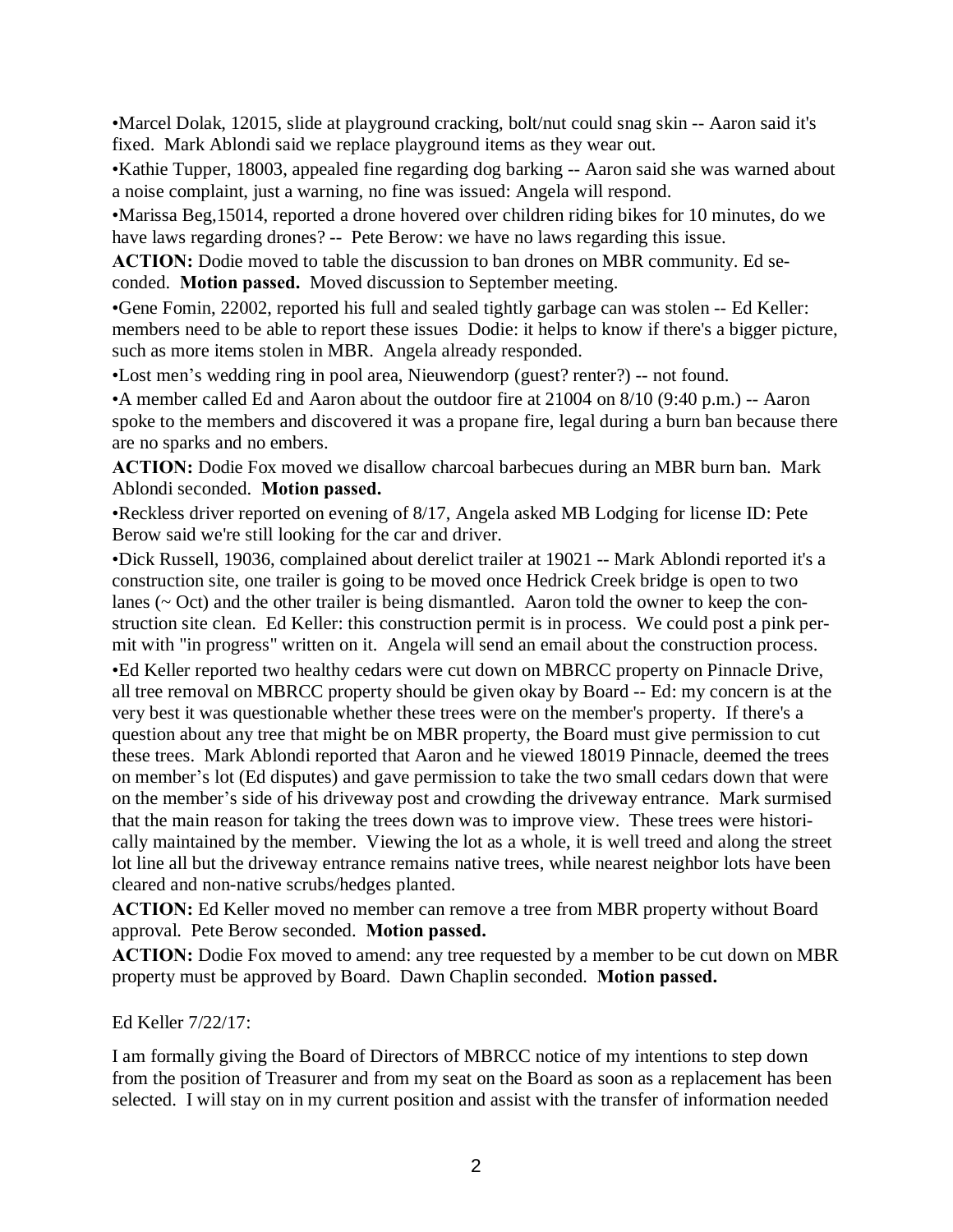by the person you choose to take my place. There are important administration listings that will need to be changed on several accounts before a complete transfer is possible. I have no problem continuing my duties until a complete transfer can be made.

I no longer find any pleasure participating in the monthly meeting. The time consumed listening to non-essential Social Committee information has no place at a meeting of a board who is task with the care and maintenance of essential community property and assets.

The past Board failed to deal with the ongoing issue of the funding of Social Committee Events with general membership money. I am fundamentally opposed to the use of any MBRCC funds to pay for entertainment purposes for a very small group of members and their families, at the cost of all of the members. The previous Board had approved in March, an advisory vote to be taken during the2017 AGM re: funding of Social Committee Events. This advisory vote was removed by a vote of the Board at the April meeting prior to sending out the AGM package. Had this vote been taken and had it been approved by a majority of the membership in attendance, I would have accepted the results as the wishes of the membership. Without the approval of the membership, I still consider the use of general funds for Social Committee Events to be a violation of our governing documents that do not allow for assessment (dues) that do not benefit the entire membership. This is fundamental to me and I do not wish to be involved with a Board that may wish to continue funding any other Social Committee Events. It is better for the current Board to find another member who is willing to fill the position of Treasurer and follow what the decision that the current Board decides.

Again, I will continue in my position until the board can find a suitable member to take on my duties.

Ed Keller 8/2/17:

I have been requested by three of our current Board members to continue my term on this year's Board. In talking with them I have established the issues that I need to have resolution on.

#1 The Social Committee is not a Board position and is not included in our monthly meetings. The committee may send in a written report to inform the Board of its activities, but only issues that require a Board vote can be included on our agenda.

#2 There can be no additional funding of social events from general member dues income until such time as a vote of the membership in a special meeting or at the next AGM gives a majority approval to do so. Until then all future event costs must be funded by holding fundraisers, donations from members, or event fees.

#3 As Treasurer I am responsible to the membership to account for all expenses that are paid for with MBRCC funds. As the Social Committee is spending MBRCC funds from an MBRCC account, it must submit all receipts AND revenue to the office by the end of each month in order to fully reconcile the accounts. This has not always happened in the past and results in extra time spent by Angela as well as myself to go back and correctly account for these expenses. When items are purchased with MBRCC funds and then sold at events, only the proceeds above the cost of the items sold may be spent as income by the Social Committee.

If a majority of the current board is willing to hold to the above conditions then I am willing to continue my position on this Board.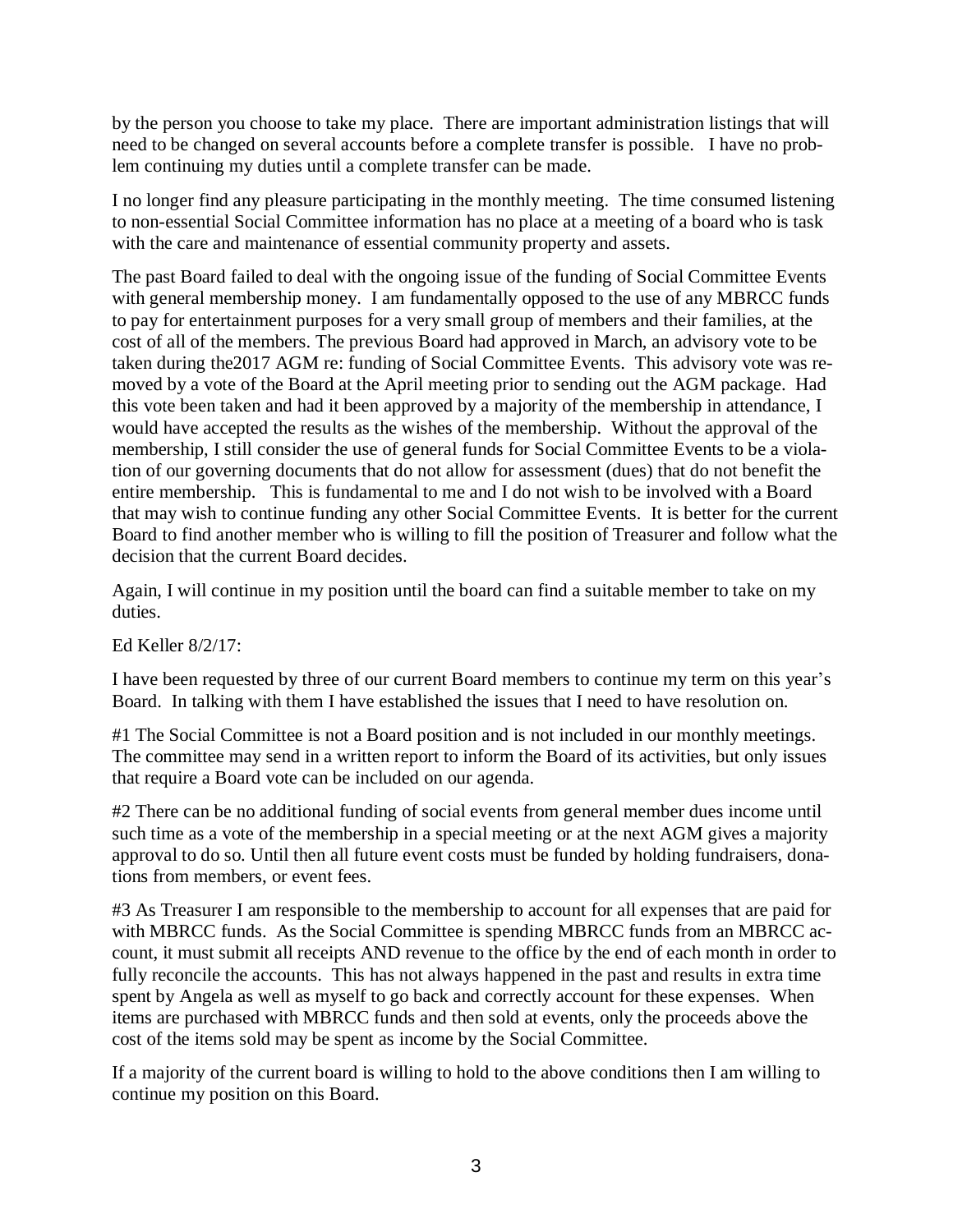# 3. Directors' Reports

*Directors reports as submitted are on file with the August minutes. Additional comments are recorded here:*

#### a. President

Pete Berow reported: this month, I have been looking at our MBRCC manual. We all have worked on procedures, instructions, and rules. I find our procedures can definitely use some help. The President's job, they say, is a paperless job, but I am willing to change that to improve our manual. I think every Board position needs a job description, as well as office staff, and I think Allison wrote a good one for Aaron. Parts of our manual need to be rewritten, some simplified, and some updated.

#### b. Secretary

No report.

#### c. Treasurer

Ed Keller reported income is running ahead of estimates and budget. Total expenses are right on target with some variations in a few costs. The 2017 AGM total expenses were just under budget, 2017 costs were only \$50.00 more than 2016 and 10 additional meals were served.

Reserve funds were used to purchase a new truck for G&M, under budget with enough left to cover additional conversion costs to accommodate our snow plow and sander. Reserve funds have also been used to pay a  $\frac{1}{2}$  deposit toward a new heating system for the clubhouse. Total cost is not known yet, but is expected to be below the total budget of \$30,000.

MBRCC has 439.5 lots that pay dues of \$650.00 per year and that is equal to our annual budget income of \$285,675.00.

Currently all dues have been paid except for lot #11093 (Mr. Burgis) and that has a lien upon it of \$2,198.00 and another member with a small balance of \$44.01. The Burgis lien is not expected to be paid in the near future as the estate is in limbo due to the unknown whereabouts of Mr. Burgis. One other member has not paid his lien fee, but has now paid his dues. They have been billed for the outstanding balance and are expected to pay.

As of August 12 there is less than \$2K in billed revenue due MBRCC that is mostly rental income. Angela has done an excellent job of communicating with our members to achieve this.

The Voin Trust did not receive (or accept) our certified letter re: the lien and past dues owed. There is no current expectation of collecting on this at the present time. The 2 lots that are owned by this trust are not counted as dues paying lots in our budgets. Further investigation is needed to decide if MBRCC wishes to take any legal action to recover.

# d. Legal and Insurance

No report.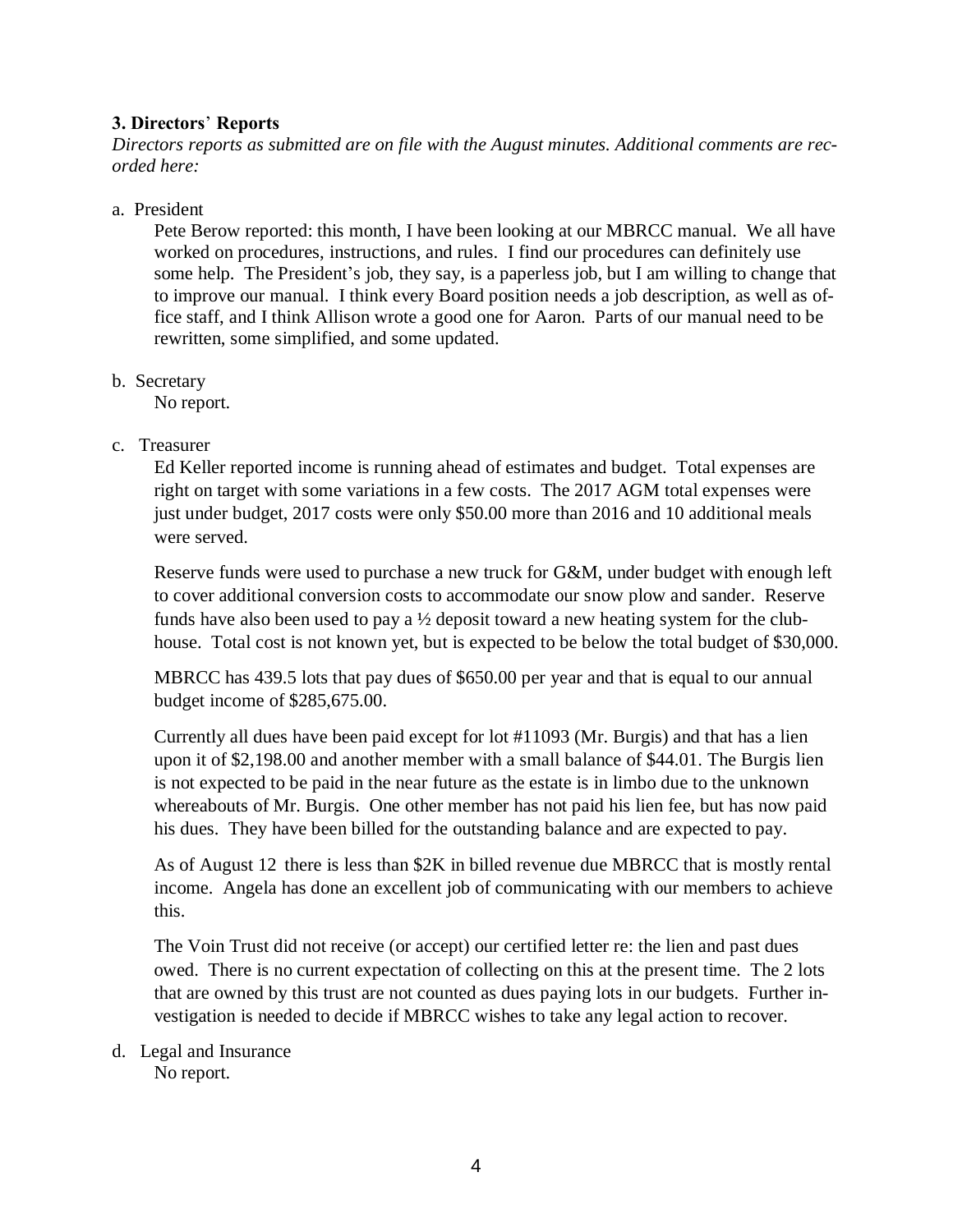#### e. Grounds and Maintenance

Dennis Larson reported:

Dodge truck: We have purchased a new 2016 Dodge truck from Rim owner Bob Campbell (19037 Glacier Rim Dr), owner of Karmart in Burlington, for \$40,860. This is well within the budgeted \$45,000 and a great find by Aaron. The truck has not yet been delivered and will require modification to accommodate the snow plow, but this can likely be done and still stay within budget.

Clubhouse heat: We have given the okay for West Mechanical to begin work on the new heating system with the work being done after pool season. Aaron is working on getting the electrical installed for the heat pump, which is not part of the bid. This additional cost should be no more than \$400-\$500.

Paving: The bid for repaving 3 sections of roadway (Pickett Lane, Shuksan at Cedar Circle, and Shuksan north of Pinnacle) from Western Refinery Services is almost \$26,000, well over the budgeted \$18,000. We have decided to do only 2 of the sections this year, Picket Lane and Shuksan at Cedar Circle, for a cost of around \$16,000 and, hopefully, apply the remaining budget to next year's paving. The work is to be done in September, no scheduled date yet.

Clubhouse siding: Aaron is pricing materials for the entrance area. We are proposing a design similar to the metal wainscoting around the new garbage compactor. This design would be extended around the entire clubhouse as we replace the remaining siding in the next three years. We would like some Board input on preferences.

Pool: The new pump has been installed and the pool has been running smoothly.

f. Property Standards No report.

#### g. Violations

Dodie Fox reported: 18003 Barking dogs 7/5/17 Warning letter issued 7/21/17

22007 Pinnacle Rd. Unauthorized tree removal On agenda Pete is taking the lead on this matter

14061 Member renting cabin without submitting forms 7/29/17 Fine issued for multiple violations

The following items were reported to the office but they are not technically violations:

21012 hot tub vandalized 7/30/17

Members neighbors saw vacation renters from another property break into hot tub late night after a party. Evidently our hands are tied and we can't step into this neighbor-toneighbor matter. No action taken.

22003 Pinnacle trespass report 7/20/17 Garbage can stolen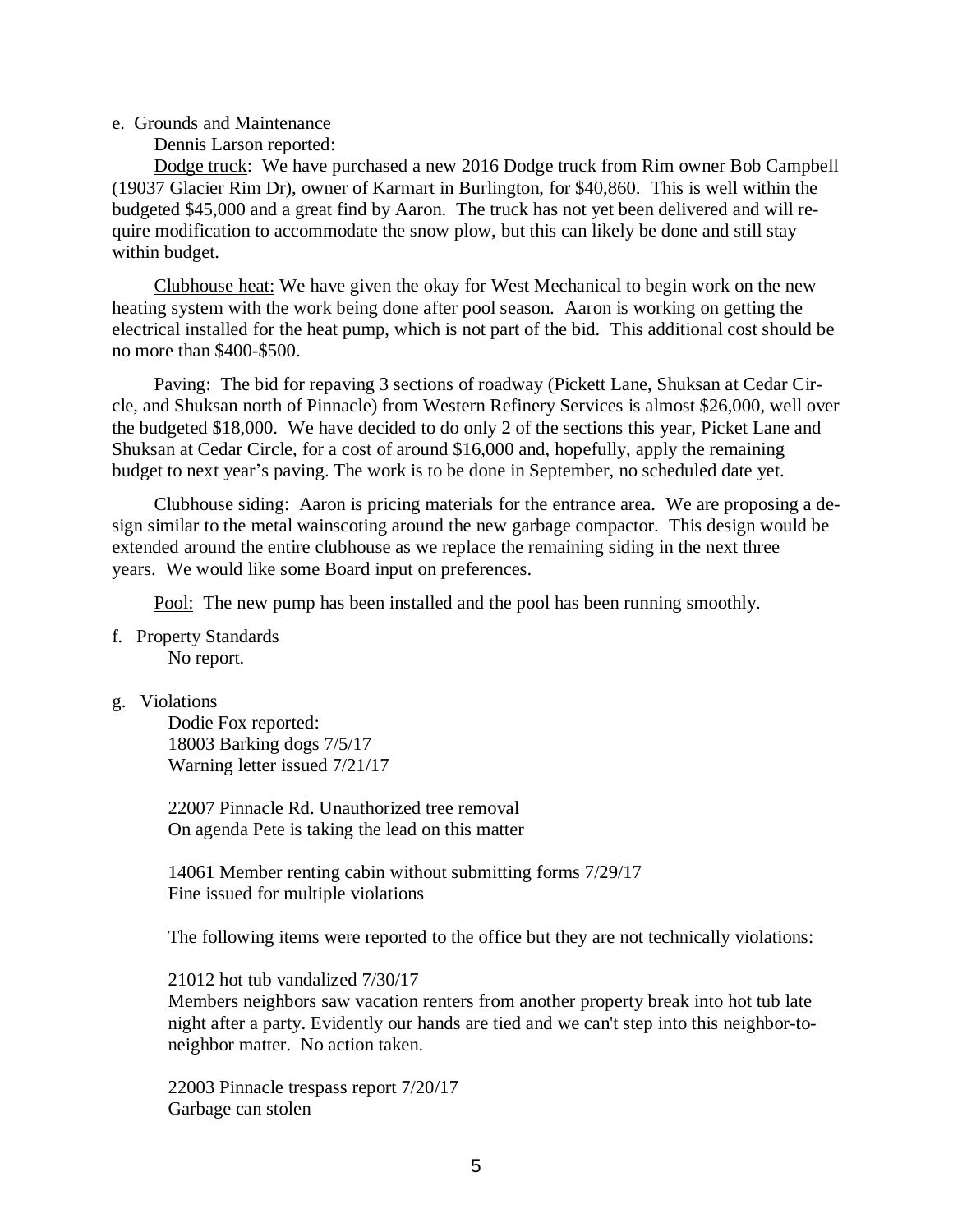No action taken

Drone invasion of privacy report We have no governing documents addressing this issue.

Staff abuse by guest of member 7/22/17 Pete issued letter to member

- h. Member Relations Dawn updated her new member flyer.
- i. Director-at-Large No report.

# 4. Unfinished Business

a. Colin Kennedy, 22007, fine letter: Pete Berow — the letter has not been sent to him yet because we didn't know if we should fine him for more than one tree. We can fine him for the one tree. Mr. Kennedy is beginning a new project and must submit a plan. He has not submitted a plan, which he is required to do. He must submit a survey. He cleared his lot. If the Board choses, we can fine him for every tree cut. We should start from present: MBR needs a survey for new construction (garage), certified and filed with Whatcom County and the office. He'll receive a letter from the Board. Aaron, Mark, and Pete will give Angela guidance before Mr. Kennedy proceeds any further. In the letter, we need to stipulate he needs a survey.

# 5. New Business

- a. Social Committee reports at Board meetings Ed Keller: we covered this earlier.
- b. Future funding of social events Ed Keller: we covered this earlier.
- c. Accounting issues for social events Ed Keller: we covered this earlier.

d. Can guests use the pool without a member present? — Dodie Fox: once the key cards are upgraded, we'll notify members by phone when she comes back in September. Dawn Chaplin: members and their immediate families can use the pool. If member is at their cabin, their family members can use the pool. Members, family, non-paying guests can use the pool. Dodie will monitor the key cards. Lida Vacek said the issue keeps getting worse. Dawn said there are not many people in the pool except on weekends. Dodie thinks taking care of the gate cards will solve some of these problems.

e. Secure place for executive session minutes, office security —- Ed, Pete: ACTION: Dodie Fox moved to table this until September meeting. Dawn seconded. Motion passed.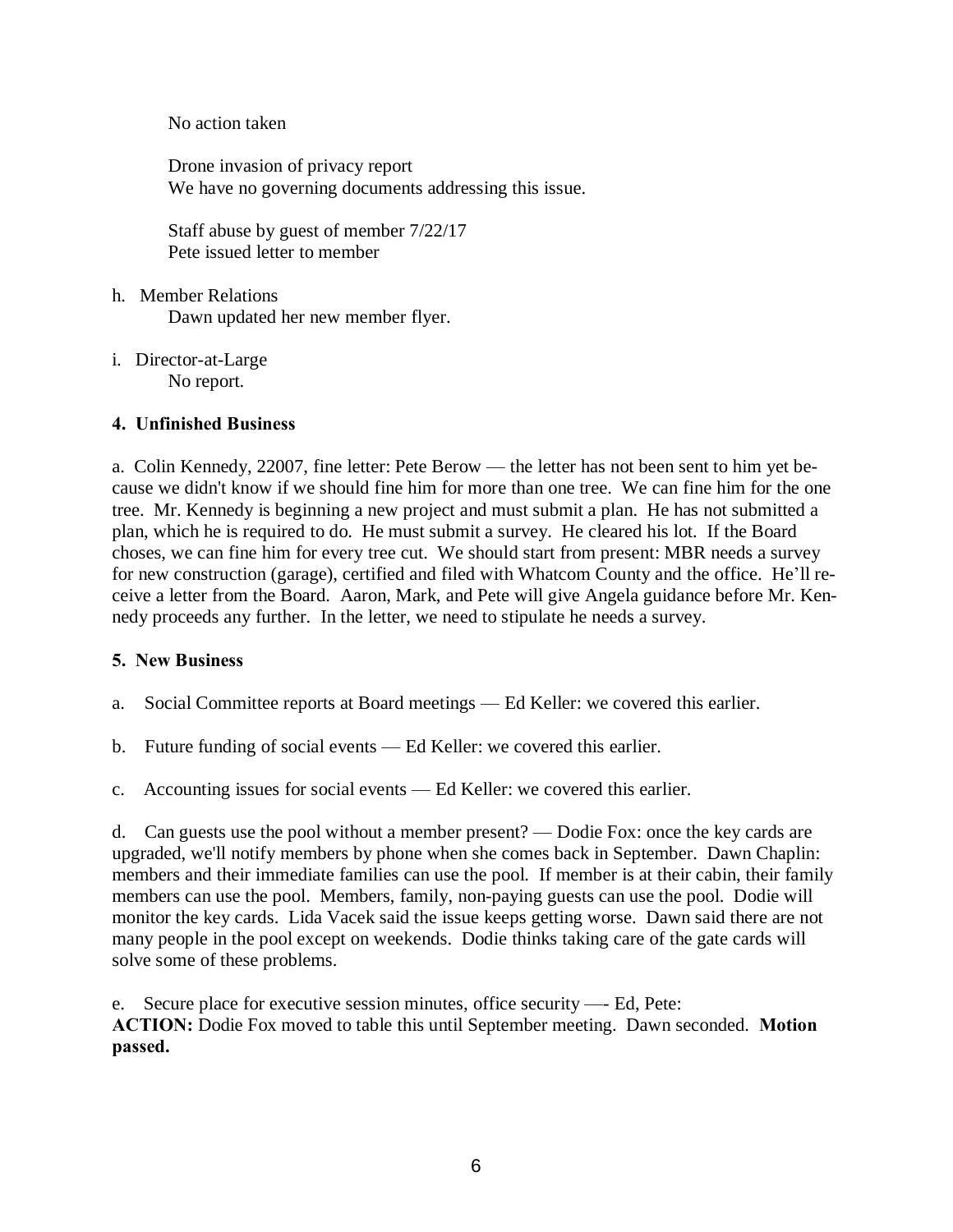f. Job descriptions — Pete Berow wants us to write what we do and we'll include it in a notebook.

g. Policy: admitting guests through gate -- Dodie, Ed: the member whose guest was impolite to Angela apologized and sent Angela a \$25 gift certificate.

h. Many outsiders at pool, we need a clear and enforceable policy — Lida. Dodie: this issue might be solved by key card update project.

i. Motion to approve increase in vacation time for part-time Office Manager position — Ed: Our Employee Handbook sets out the requirements for benefits according to length of service and also full-time or part-time service. Angela is entitled to a 10-day (two week) pro-rated vacation time equivalent to her average hours worked during her regular schedule. She is currently accruing a 5-day (one week) vacation time based on working 28 hours per week. This was an oversight when her 2017 contract was written. I would like to give our payroll service company permission to double her accrual rate and make it retroactive to the beginning of this year.

ACTION: Dodie moved we accept this motion. Mark Ablondi seconded. Motion passed.

j. Ongoing old gate card cancellation issue — Dodie: we already covered this issue.

k. MBRCC tree policy — Pete. Aaron said he checked out the policy at Snowline, where they were very strict about not cutting trees, and this year they invested \$20,000 in cutting problem trees. MBR should write policy that gets members to come to Board and caretaker for permission to cut trees. Pete Berow: we have no guidelines for construction after the initial building of a home. Building and lot maintenance regulations: no tree under 9" diameter needs written permission. Mark Ablondi recommended we keep the 9" diameter at 5' high. Pete Berow: we'll talk about dangerous trees at the next meeting.

ACTION: Dodie Fox moved: MBR reduces the size for lot maintenance/development tree removal to trees 6 inches in diameter at 5 feet high from ground height under "Building and Lot Maintenance" in Property Standards. Ed Keller seconded. Mark Ablondi and Lida Vacek voted against. Motion passed.

l. Ed Keller: we transferred \$20,000 from general funds to reserves already this year.

ACTION: Ed moved to transfer \$20,000 from general fund to MBR reserves fund. Motion passed.

m. Aaron Ebner: does the Board approve metal wainscoting and Hardi-plank siding similar to dumpster fence? Should be \$1500 - \$2000. The Board approved.

6. Meeting Adjourned: Meeting adjourned at 9:33 p.m. Mark Abondi moved to adjourn, Dodie Fox seconded.

\*The Board may convene in closed executive session to consider personnel, legal, liability, or issues dealing with violations.